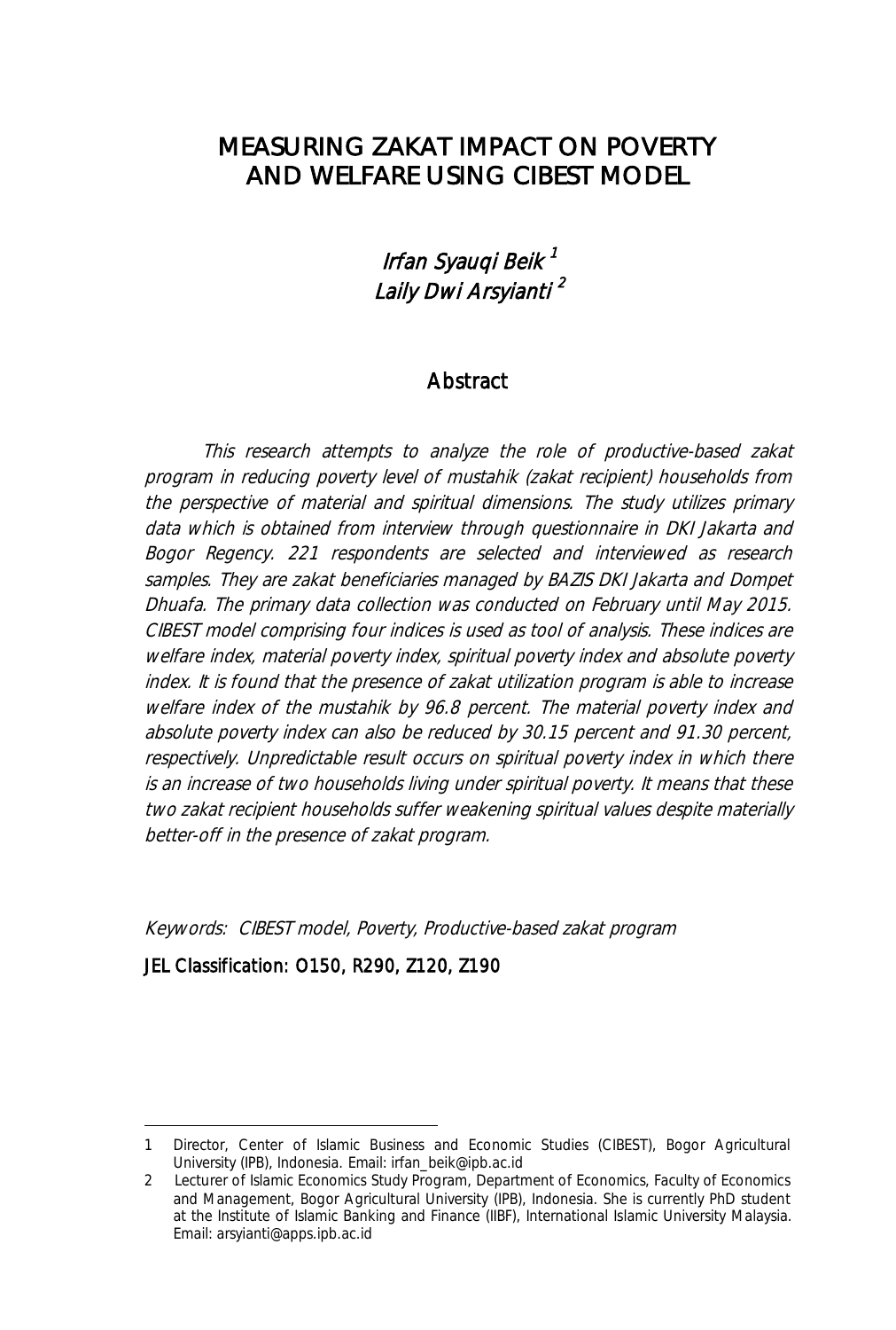#### I. INTRODUCTION

Poverty remains one of the major problems faced by most of the developing countries including Indonesia. A number of policies have been introduced in many countries in order to alleviate poverty and income inequality. However, global target to reduce the number of poverty incidence by half in the year 2015 as declared by the UN Summit in 2000 seems to fail. Continuous global financial crises affecting the performance of global economy seem to be one of the main causes of this failure.

In the context of Indonesia, despite reduction trend of the number of the poor takes place in the country for the last decade, the target to lower the number of the poor from 15 percent of the total population in 2003 to 7.5 percent in 2015 may not be achieved. This could be observed from the official statistical data published by the Central Board of Statistics (Badan Pusat Statistik abbreviated as BPS) in which the number of the poor in Indonesia as of March 2015 still equals 11.22 percent from total population (BPS, 2015).

This situation should encourage the government to utilize all domestic resources to overcome the problem of poverty and income inequality. The presence of zakat in this regard finds its significance. As social and economic instrument, zakat basically has huge potential that can be optimized for the development of a nation (Qardawi, 2011). Based on the study conducted by Firdaus et al. (2012) it is found that zakat potential in Indonesia reaches Rp217 trillions or equivalent with 3.40 percent of the Indonesia's GDP in 2010. Realization of this potential will be highly depending upon the presence of professional and trustable zakat institutions operating in the country.

Currently Indonesia has implemented Zakat Management Act No 23/2011 that replaces Zakat Management Act No 38/1999 as legal foundation for the operation of zakat institutions. The Act divides zakat institution into two types, i.e. The National Board of Zakat (Badan Amil Zakat Nasional abbreviated as BAZNAS) and private zakat institutions (Lembaga Amil Zakat abbreviated as LAZ), which must be approved and accredited by government (Ministry of Religious Affairs) in order to operate. BAZNAS, according to the Act, is given the authority to manage and to coordinate all zakat institutions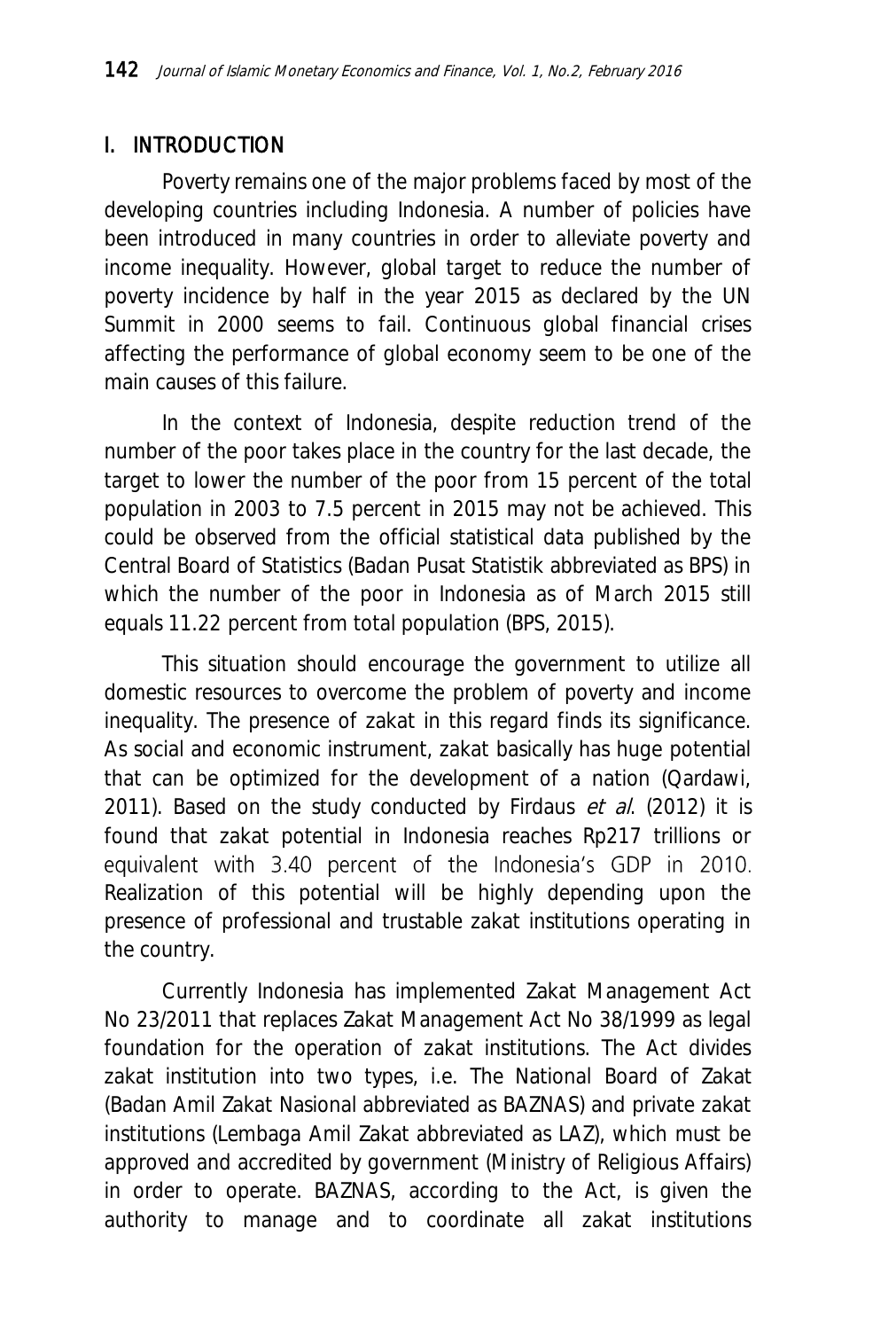comprising BAZNAS at provincial and city/regency level and LAZ at national, provincial and city/regency level in terms of collection, distribution, management and accountability of zakat.

The Zakat Management Act also provides guidance that collected zakat fund should be disbursed to eligible beneficiaries in the form of programs which consist of consumptive-based and productivebased programs. The term used in the Act to express consumptivebased program is distribution while for productive-based program, the Act uses utilization as its term. The former aims to provide resources which can fulfill short term needs of mustahik (zakat recipient) while the latter focuses on creating sustainable resources which fulfill long term needs of mustahik and elevates their level to become muzakki (zakat payers). The design of these two programs is expected to be able to realize two basic objectives of zakat management as stated in the Article 3 of the Act, that is: (i) to increase effectiveness and efficiency of services in zakat management; and (ii) to increase benefit of zakat in realizing society's welfare and poverty alleviation.

Nevertheless, one important issue that should be discussed further in the assessment of the success and the failure of the programs is the concept of poverty itself. Poverty is usually assessed from material perspective only. This could be observed from various research done by Jehle (1994), Shirazi (1996), Patmawati (2006), Beik (2009, 2013), Anriani (2010), Purnamasari (2010), and Beik and Tsani (2015). Their assessment mostly uses poverty headcount index, poverty depth index, poverty severity index and several inequality indices as analytical tools. They have provided significant contribution to the literature. However, research should not only stop on material aspect but also need improvement to cover spiritual aspect.

Therefore, the presence of instrument that accommodates both material and spiritual aspects of poverty is highly needed. Regarding this, Beik and Arsyianti (2015a) have attempted to construct tool of analysis that is related to poverty and welfare from material and spiritual perspectives in the form of CIBEST index. This index consists of welfare index, material poverty index, spiritual poverty index and absolute poverty index.

Given the background above, this study attempts to analyze the productive-based zakat programs which have been implemented by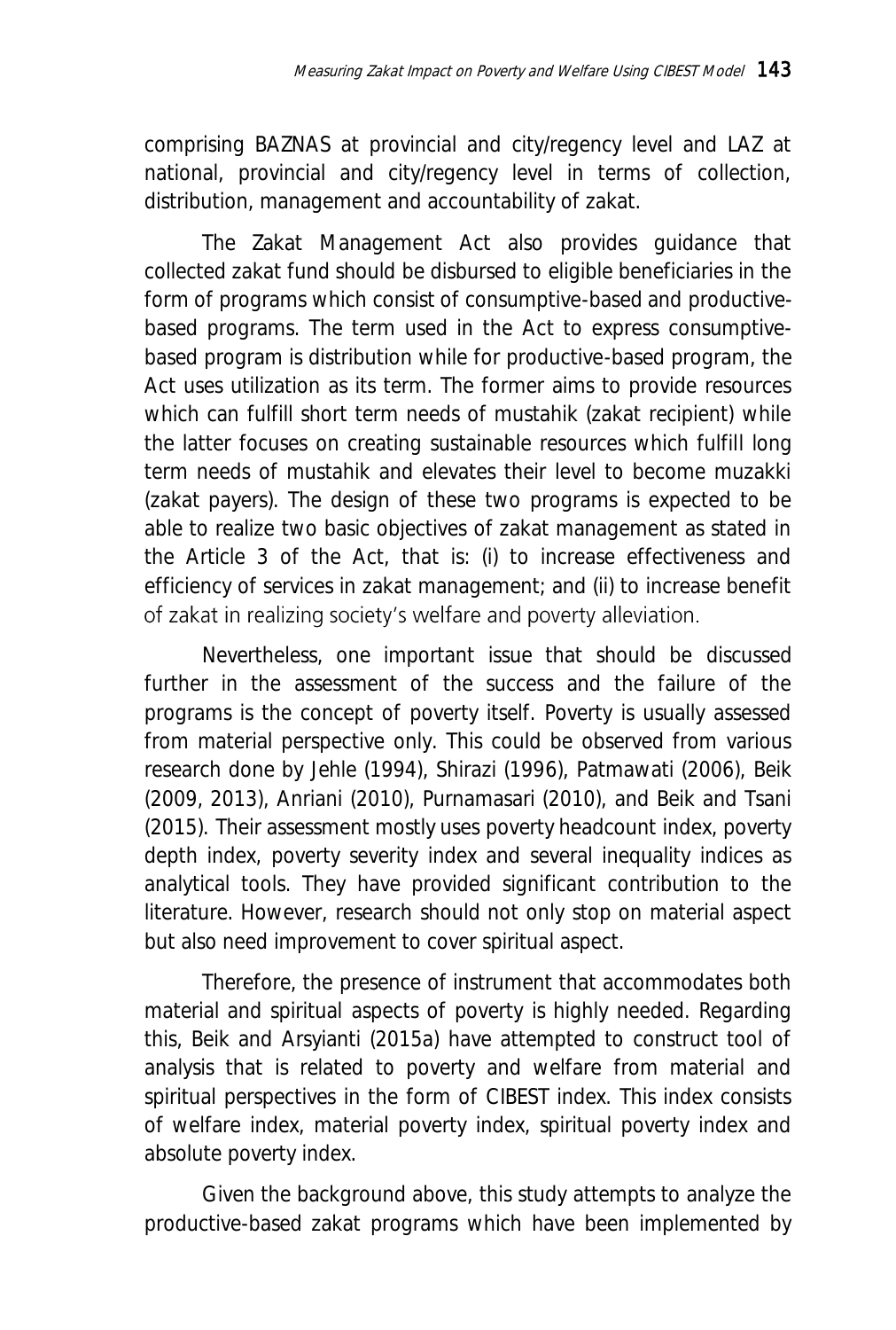zakat institutions by using CIBEST index. The mustahik that will be observed are those managed by BAZIS DKI Jakarta, which is one of the most outstanding Provincial BAZNAS, and Dompet Dhuafa, which is the largest national LAZ. This study basically raises one research question that will be addressed, i.e. "what is the impact of productivebased programs of BAZIS DKI Jakarta and Dompet Dhuafa on the poverty and welfare level of the mustahik (zakat recipients)?".

This paper comprises five sections with introduction as the first one. Theoretical framework and previous studies will be discussed in the second section followed by research method in the third section. Fourth section will elaborate the findings and analysis while the last section concludes the paper.

#### II. LITERATURE REVIEW

### 2.1 Theoretical Framework of CIBEST Model

CIBEST model, which stands for Center of Islamic Business and Economic Studies, was designed and developed by Beik and Arsyianti (2015a). It is based on the conception that measuring poverty should be done in holistic and comprehensive way. It means that both material and spiritual aspects should be taken into consideration. This is in accordance with Islamic teaching derived from Al-Quran and Sunnah.

For example, the Quran Surah (QS) 20: 118-120 and QS 106: 3- 4 elaborate several items considered as basic needs which must be fulfilled. According to Hafidhuddin (2013) these basic needs comprise the needs to perform worship; the needs on food, clothes and housing; and the needs to security and safety feeling. In this context, two fundamental basic needs are material basic needs and spiritual basic needs. Inability to fulfill these needs will place a person or a household under poor category, either materially poor, spiritually poor or both.

With regard to spiritual needs, the National Coordinating Agency for Family Planning Program (Badan Koordinasi Keluarga Berencana Nasional abbreviated as BKKBN) actually has included ability to fulfill spiritual needs as an indicator of Prosperous Family II, which is considered non poor family. This spiritual need could be observed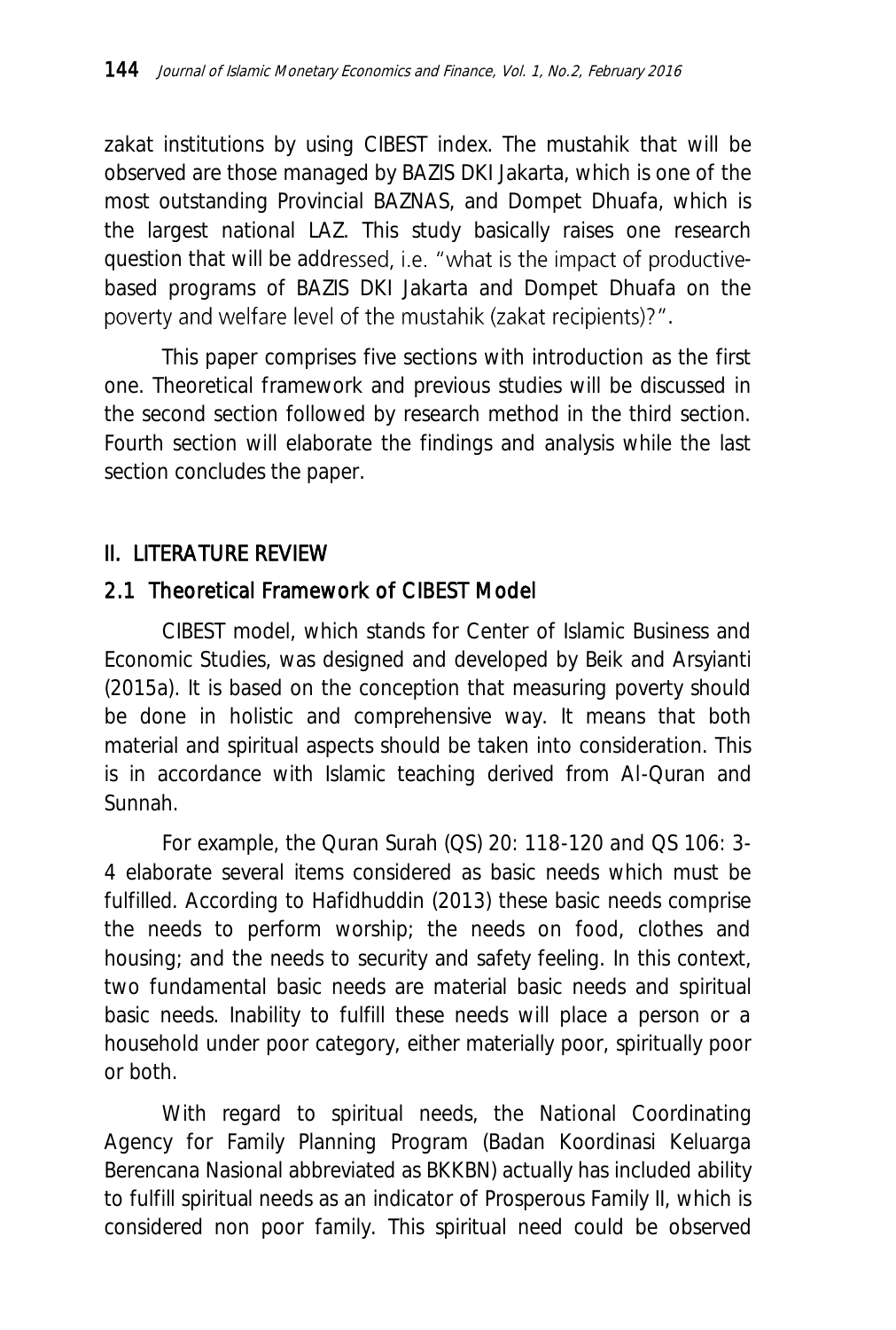from capability to perform worship regularly. Inability to perform it will place a household under pre-prosperous family or Prosperous Family I, which are considered poor according to BKKBN (Alimoeso, 2014).

The BKKBN concept obviously differs from the concept of Central Board of Statistics (BPS). BPS emphasizes on material aspect in which poverty is estimated based on per capita poverty line, which is derived from combination of food poverty line and non-food poverty line. Food poverty line is measured based on fulfillment of calorie need, which is minimum of 2,100 kcal per capita per day. Meanwhile, the non-food poverty line is calculated based on fulfillment of several commodities of basic needs. These commodities are based on geographical location, in which there are 47 commodities calculated for rural areas and 51 commodities estimated for urban area (BPS, 2014a).

In the CIBEST Model, Beik and Arsyianti (2015a) use household as unit of analysis and divide the household into four possible situations with regard to their ability in fulfilling material and spiritual needs. Firstly, a household is able to fulfill both needs, i.e. material and spiritual needs completely. This is called as prosperous household. They live under hayatan thayyibah or welfare condition as mentioned by Allah SWT in the QS 16: 97.

Secondly, a household has capacity to fulfill spiritual needs only, while they are unable to fulfill material needs up to the minimum level. This household lives under material poverty. This is in line with the statement of Allah in the QS 2: 155-156. In these verses Allah has provided information that some people will be tested with lack of wealth, lack of fruits and other material needs. In other words, these people live under material deficiency condition. However, they have strong spiritual condition, which is indicated by their commitment to always surrender themselves to Allah and to maintain their patience and fortitude in the way of Allah. They may suffer in this world, but they will be rewarded by Allah in the hereafter.

Thirdly, as the opposite of the second one, a household is able to fulfill only material needs. As for spiritual needs, this household has no capability to fulfill it. This household basically lives under spiritual poverty condition. Regarding this, Allah SWT has mentioned this kind of people in the QS 6: 44. In this verse, Allah describes the presence of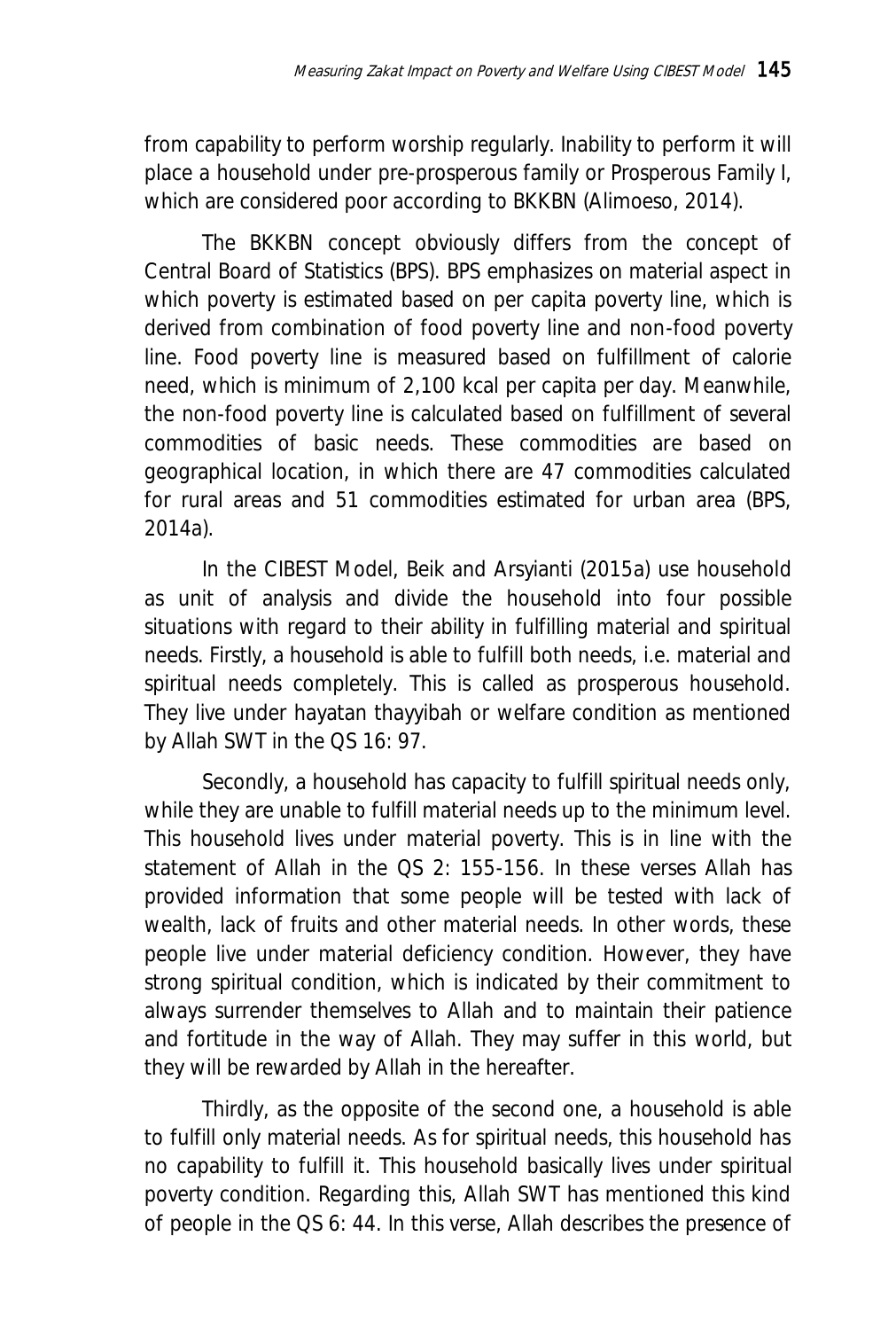group of people who are intentionally unfollowing Allah's commandment. However, they are able to earn abundance of wealth and money to support their life. They may be getting pleasure in this world, but surely getting suffered in the hereafter if they do not change their spiritual condition.

Fourthly, a household is not able to fulfill both material and spiritual needs. This household lives under the category of absolute poverty. This has been described by Allah in the QS 20: 124. Those who live under absolute poverty are the most unfortunate people suffering in this world and in the hereafter. Therefore, this group of people should be given more attention in the development process of the country as they represent the weakest group of the society.

Based on this conception and typology of household, Beik and Arsyianti (2015a) construct formula to compute welfare index, material poverty index, spiritual poverty index and absolute poverty index which are derived from CIBEST quadrant. This quadrant is based on the typology of household discussed above (Figure 1).



Figure 1. CIBEST Quadrant

Source: Beik and Arsyianti (2015a)

Based on the Figure 1, CIBEST quadrant is divided into four quadrants. A household staying in the first quadrant is considered as materially and spiritually rich household. It is because the household can positively fulfill both material and spiritual needs. By using the same analysis, it is known that in the second quadrant, the household is materially poor and spiritually rich. Meanwhile the third quadrant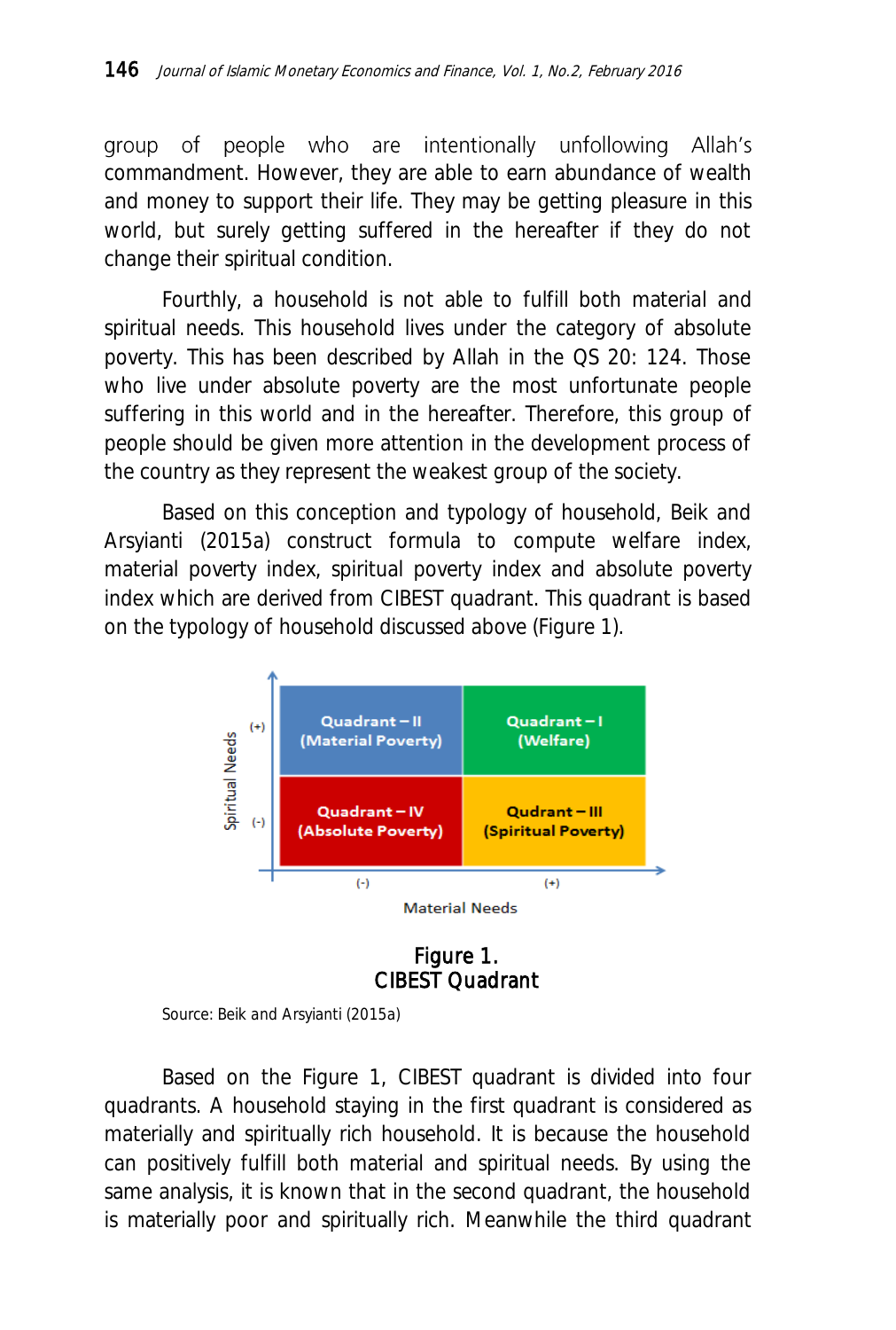indicates that the household staying in the quadrant is materially rich and spiritually poor, while the fourth quadrant portrays the household that is materially and spiritually poor. Sufficiency in fulfilling the needs also means that the household live above the poverty line, either material poverty line, spiritual poverty line or both lines (Beik & Arsyianti, 2015a).

Beik and Arsyianti (2015b) further argue that determination of material poverty line may be based on three approaches. Firstly, it is based on the periodic survey on the minimum basic material needs. Secondly, standard of poverty line created by the Central Board of Statistics may be used with modification and adjustment, from per capita approach to household approach. Thirdly, standard of nisab (exemption limit) of zakat of profession or income may be used as the last alternative. It is because the nisab line is the standard separating muzakki and mustahik.

As for spiritual needs, Beik and Arsyianti (2015b) argue that it should be based on three groups of variable comprising worship, household environment and government policy. Worship group consists of three variables, i.e. prayer, fasting and sharing (zakat and infaq), which are obligatory worship in the shariah perspective. Inability to fulfill these worships may reduce spiritual condition of the household and hence, may put them in the spiritual poverty.

The inclusion of household environment and government policy is because these two variables have strong influence towards commitment of household members to perform their worship (ibadah) as well as associated with a sense of security and freedom in performing the worship (Beik & Arsyianti, 2015b). Specifically, Table 1 provides the details and indicators of these spiritual needs.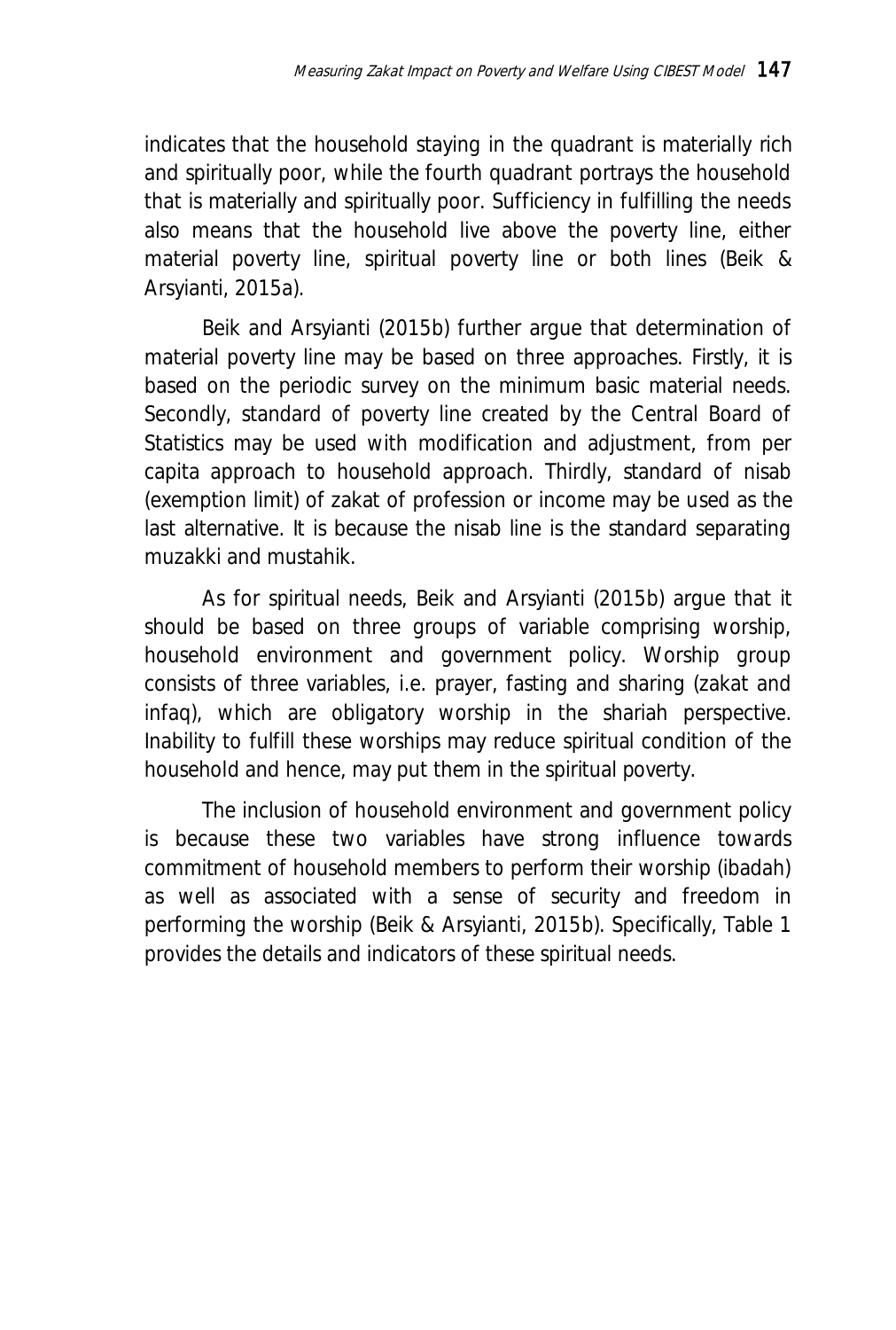| Variables                                  | Likert Scale                                    |                                                    |                                                                               |                                                                                          |                                                                                                        |                                                      |  |
|--------------------------------------------|-------------------------------------------------|----------------------------------------------------|-------------------------------------------------------------------------------|------------------------------------------------------------------------------------------|--------------------------------------------------------------------------------------------------------|------------------------------------------------------|--|
|                                            | 1                                               | $\overline{2}$                                     | 3                                                                             | 4                                                                                        | 5                                                                                                      | Standard                                             |  |
| Prayer                                     | Blocking<br>others to<br>pray                   | Against<br>the<br>concept of<br>prayer             | Performing<br>obligatory<br>prayer but<br>not on<br>regular basis             | Always<br>performing<br>obligatory<br>prayer but<br>not in<br>congregati-<br>onal prayer | Performing<br>congregati-<br>onal prayer for<br>obligatory one<br>and perform<br>recommended<br>prayer |                                                      |  |
| Fasting                                    | Blocking<br>others to<br>undertak<br>e fasting  | Against<br>the<br>concept of<br>fasting            | Not fully<br>performing<br>obligatory<br>fasting                              | Performing<br>only<br>obligatory<br>fasting                                              | Performing<br>obligatory<br>fasting and<br>recommend-<br>able fasting                                  | Average<br>score for                                 |  |
| Zakat and<br><b>Infak</b>                  | Blocking<br>others to<br>pay zakat<br>and infak | Against<br>the<br>concept of<br>zakat and<br>infak | Not paying<br>infak at<br>least once in<br>a year                             | Paying zakat<br>al-fitr and<br>zakat al-maal                                             | Paying zakat<br>al-fitr, zakat al-<br>maal, and<br>infak                                               | spiritually<br>poor<br>household<br>is equal to<br>3 |  |
| Household<br>Fnviron-<br>ment              | Forbid<br>ibaadah                               | Against<br>implemen-<br>tation of<br>ibaadah       | Consider<br><i>ibaadah</i> as<br>private<br>matter for<br>household<br>member | Support<br>execution of<br>ibaadah                                                       | Creating<br>environment<br>which<br>obligates<br>execution of<br>ibaadah                               | $(SV = 3)$                                           |  |
| Govern-<br>ment Policy<br>Fnviron-<br>ment | Forbid<br>ibaadah                               | Against<br>implemen-<br>tation of<br>ibaadah       | Consider<br><i>ibaadah</i> as<br>private<br>matter                            | Support<br>execution of<br>ibaadah                                                       | Creating<br>environment<br>which<br>obligates<br>execution of<br>ibaadah                               |                                                      |  |

Table 1. Spiritual Needs Indicator

Source: Beik and Arsyianti (2015a)

#### 2.2 Previous Studies

A number of researches have attempted to measure the impact of zakat on reduction of poverty and income inequality. Jehle (1994) for instance, attempted to examine the impact of zakat on income inequality in Pakistan. Employing AKS (Atkinson Kolm & Sen) index of inequality, Jehle constructed two types of income distribution by using data from  $1987-1988$  – one that would have been obtained if zakat had not been given, and one that could have attained.

As compared to Atkinson's index, which uses the degree of inequality aversion, AKS index utilizes the ethical indices of inequality to gauge the overall effect. Jehle found that no income group received even a quarter of one percent of its total income through zakat. The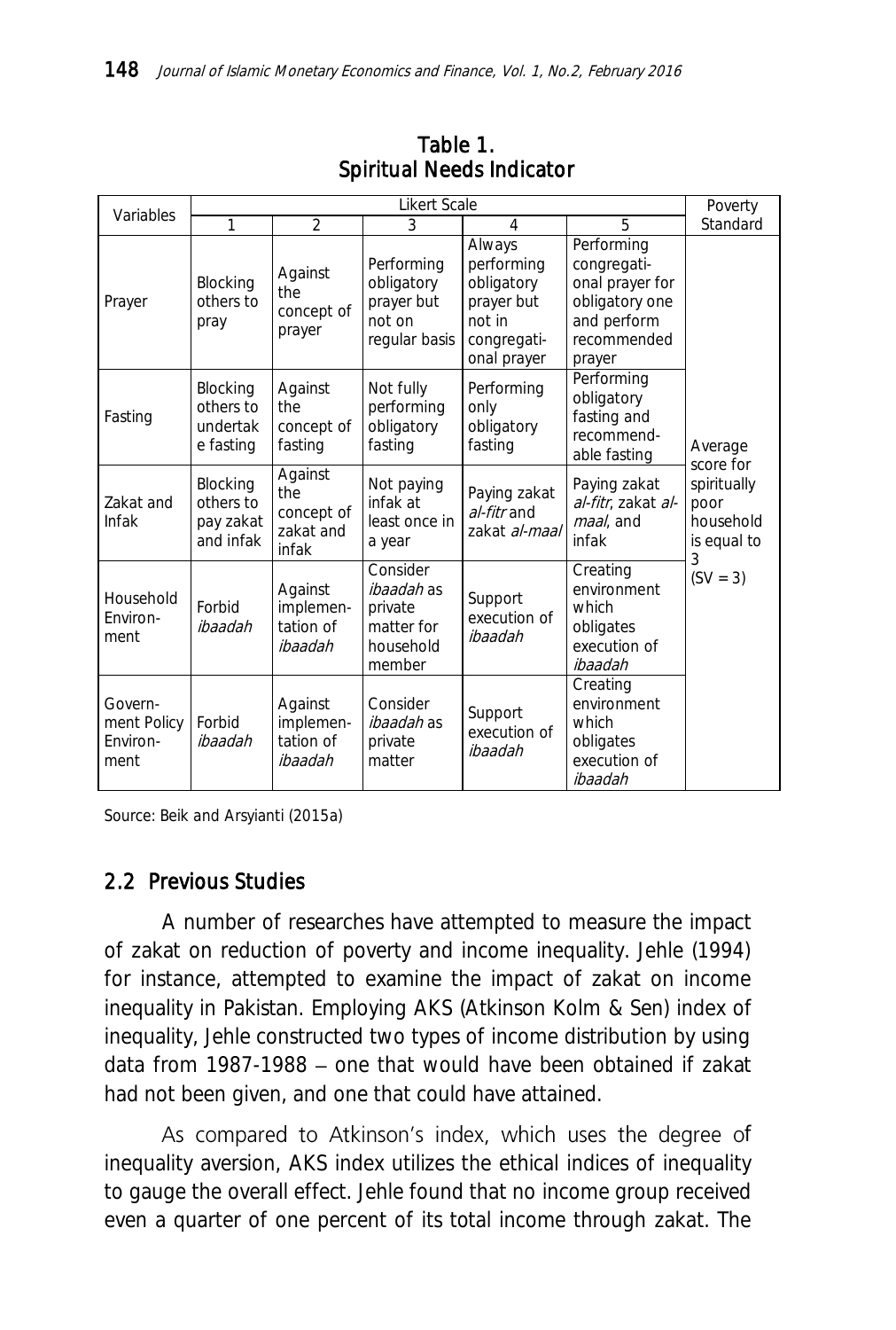mean annual income of the contributors was 447 rupees, above the country's mean income of 413 rupees. But the mean for recipients was 410 rupees, which indicated that zakat's main function was to transfer resources from one segment of the middle class to the less well-off segment. The result showed that zakat did reduce measured income inequality in Pakistan and suggested that both intra-province and inter-province components of overall inequality fell very marginally (Jehle, 1994).

Still in the case of Pakistan, Shirazi (1996) examined the impact of zakat and 'ushr on poverty alleviation in the country. By using FGT (Foster, Greer and Thorbecke) index, he found that in 1990-1991, 38 percent of all Pakistani's households stood under their country's official poverty line, but figure would have been slightly higher, 38.7 percent in the absence of obligatory and voluntary zakat transfer. He also found that the poverty gap had fallen from 11.2 percent to 8 percent with the existence of the voluntary zakat transfers. His study also suggested that zakat had no significant impact on the average disposable income of any income deciles but the lowest.

Furthermore, Patmawati (2006) studied the impact of zakat on poverty reduction in Selangor State, Malaysia. By employing household-count ratio, average poverty gap, income gap, Sen Index, and FGT (Foster, Greer and Thorbecke) Index, Patmawati's analysis revealed that zakat distribution was able to reduce poverty incidence, reduce the depth of poverty and narrowed the severity of poverty in the state.

In the case of Indonesia, studies conducted by Beik (2009, 2013), Anriani (2010), Purnamasari (2010), and Beik and Tsani (2015) are worth mentioning. Beik (2013) for example, concluded that zakat distribution programs conducted by the National Board of Zakat (BAZNAS), BAZIS DKI Jakarta and Dompet Dhuafa in the area of Greater Jakarta were able to decrease the poverty incidence by an average of 16.79 percent. The depth of poverty could also be reduced as the poverty gap and the income gap showed the reductions of 13.90 percent and 13.72 percent, respectively. Similarly, the severity of poverty could also be lowered as evidenced from a 26.69 percent increase in the Sen Index and a 36.70 percent increase in the FGT index.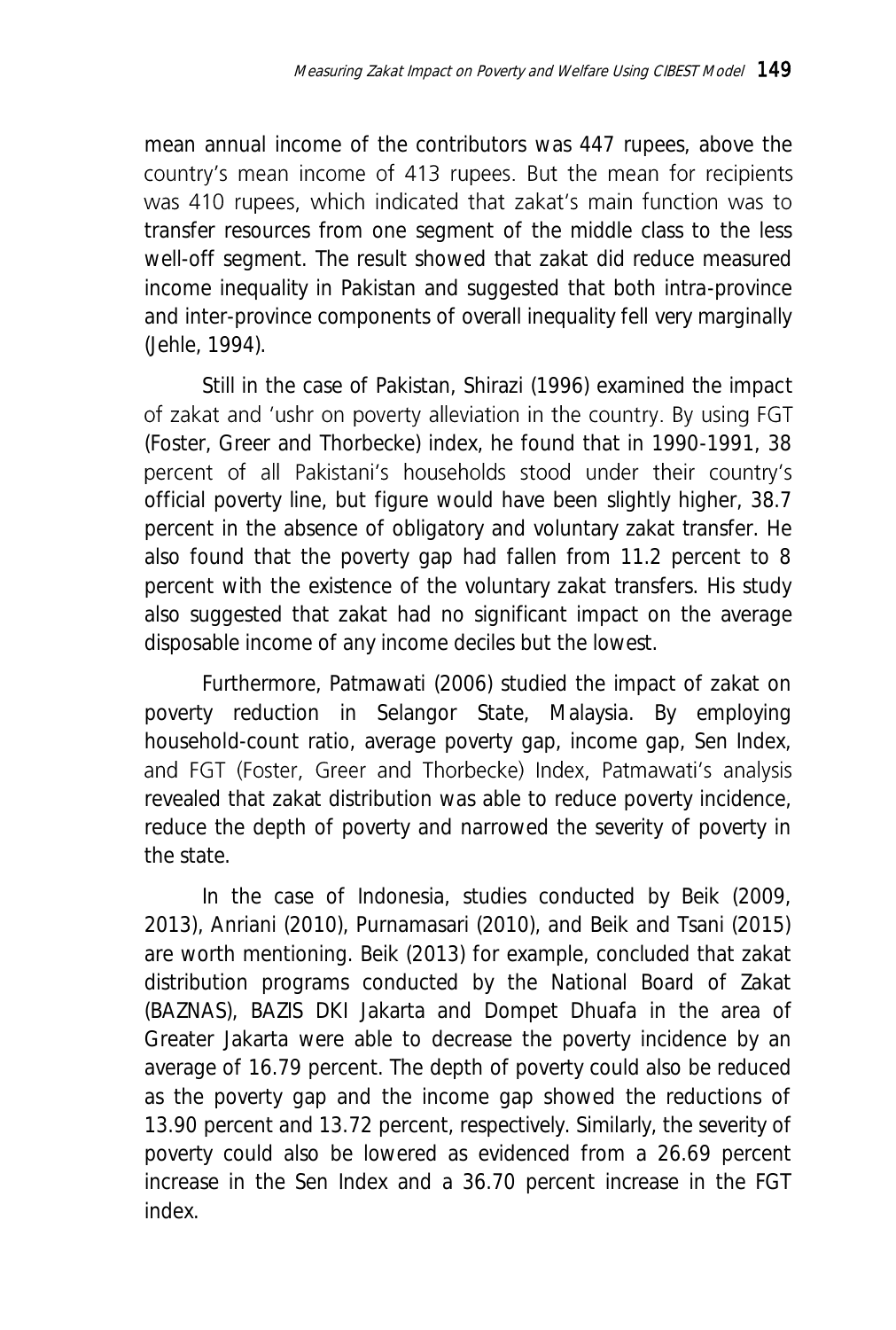Similar findings were also found by Anriani (2010), Purnamasari (2010) and Beik and Tsani (2015) although with different location of studies. Anriani (2010) has found that poverty incidence in Bogor city could be reduced by 8.77 percent in the presence of zakat distribution and utilization programs, while in the case of Garut regency and South Lampung regency, this poverty incidence could be decreased by 21.40 percent and 18.60 percent as evidenced from Purnamasari (2010) and Beik and Tsani (2015), respectively.

Those studies also revealed the fact that the presence of zakat distribution programs in the form of consumptive-based and productive-based programs was able to reduce the depth of poverty and the severity of poverty significantly. These results provided evidence on the importance of the role of formal amil institution in managing zakat fund efficiently and effectively

### III. METHODOLOGY

### 3.1 Type of Data and Location of Research

Data used in this study consists of primary data and secondary data. Primary data is obtained from interview and questionnaire to the mustahik (zakat recipient) that is managed by BAZIS DKI Jakarta and Dompet Dhuafa. The primary data collection was conducted from February 2015 to May 2015 in Jakarta and Bogor. As for secondary data, it is obtained from literature survey.

### 3.2 Population and Sample

Population of this research is defined as the mustahik participating in the productive-based zakat programs of BAZIS DKI Jakarta and Dompet Dhuafa and these mustahik live in Jakarta and Bogor regency. Total number of population is equal to 4,823 people.

From this number of population, this study selects 221 people as sample or 4.60 percent from total population. 121 samples are mustahik of Dompet Dhuafa and the remaining 100 samples are mustahik of BAZIS DKI Jakarta. These samples were selected by using purposive sampling technique.

Male respondents (81.90 percent) seem to be dominant compared to female respondents (18.10 percent). Most of the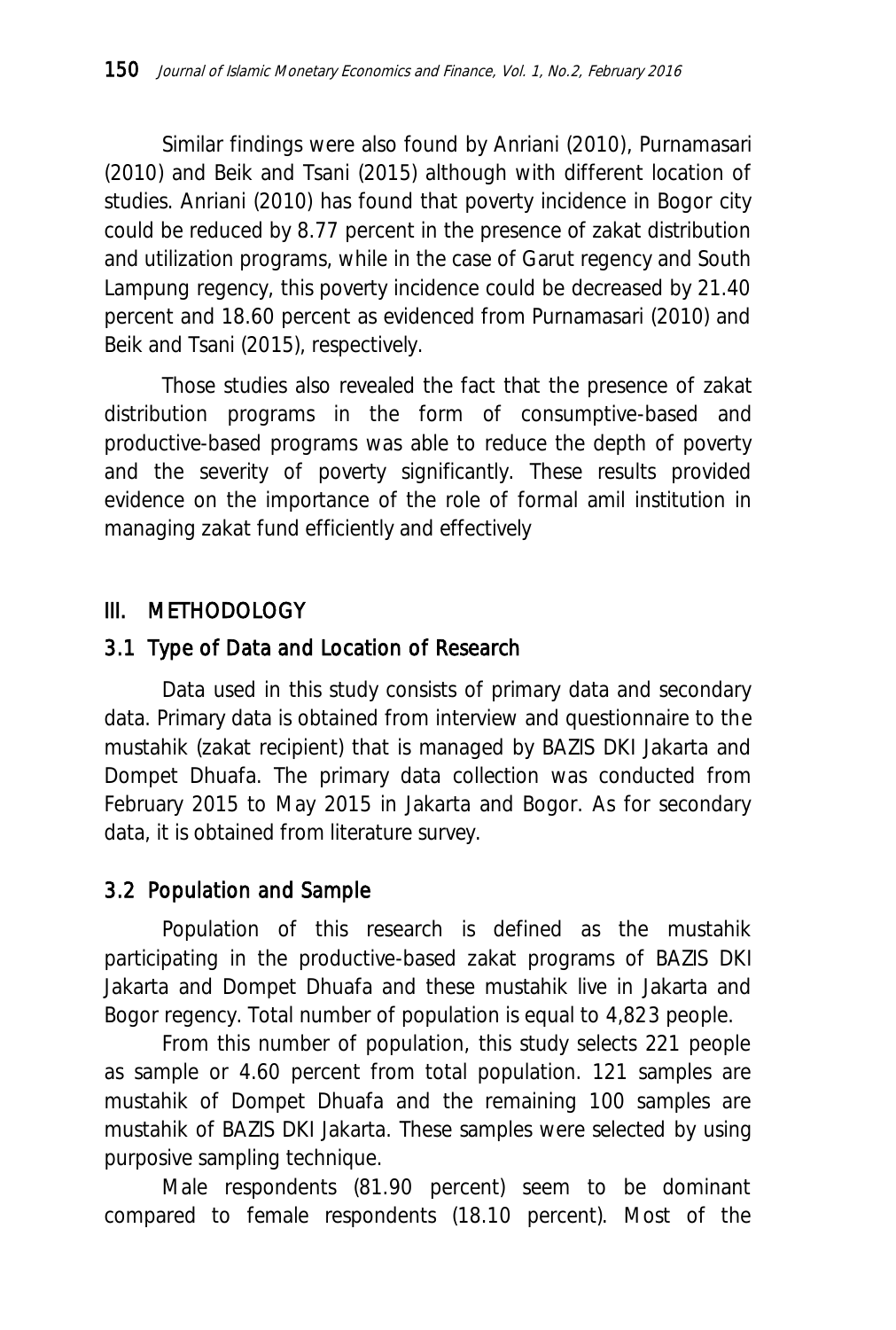respondents, i.e. 54.75 percent, are living in Bogor regency while the remaining 45.25 percent of the respondents are residing in Jakarta.

# 3.3 Method of Data Analysis

In applying this CIBEST Model, Beik and Arsyianti (2015b) have provided several stages of calculation that must be followed:

1. Determination of material poverty line and spiritual poverty line

Material poverty line (symbolized by MV) is derived from the following formula:

$$
MV = \sum_{i=1}^{n} P_i M_i \tag{1}
$$

whereby:

 $MV =$  minimum material needs standard (in terms of Rp or local currency)

 $P_i$  = price of goods and services i (in terms of Rp or local currency)

 $M_i$  = minimum number of goods and services i needed

This research in determining the value of MV uses BPS standard of poverty line and modifies the standard. Since Jakarta and Bogor regency are selected, the study uses two poverty lines, i.e. Jakarta poverty line and Bogor regency poverty line, as of September 2014.

Jakarta poverty line used is Rp459,560.00/per capita/month while Bogor regency poverty line used is Rp300,119.00/per capita/month. Since CIBEST model requires household as unit of analysis, this per capita poverty line should be transformed into household poverty line. It is done by multiplying the poverty line with average household member in Jakarta and Bogor regency, respectively.

According to BPS (2014b), the average household member in Jakarta and Bogor regency is similar, i.e. equal to 3.9 persons / household. By multiplying it with the poverty line, the MV values can be calculated as follow:

MVj = Rp 459,560.00 x 3.9 = Rp1,792,284.00/household/month MVb = Rp 300,119.00 x 3.9 = Rp1,170,464.10/household/month whereby: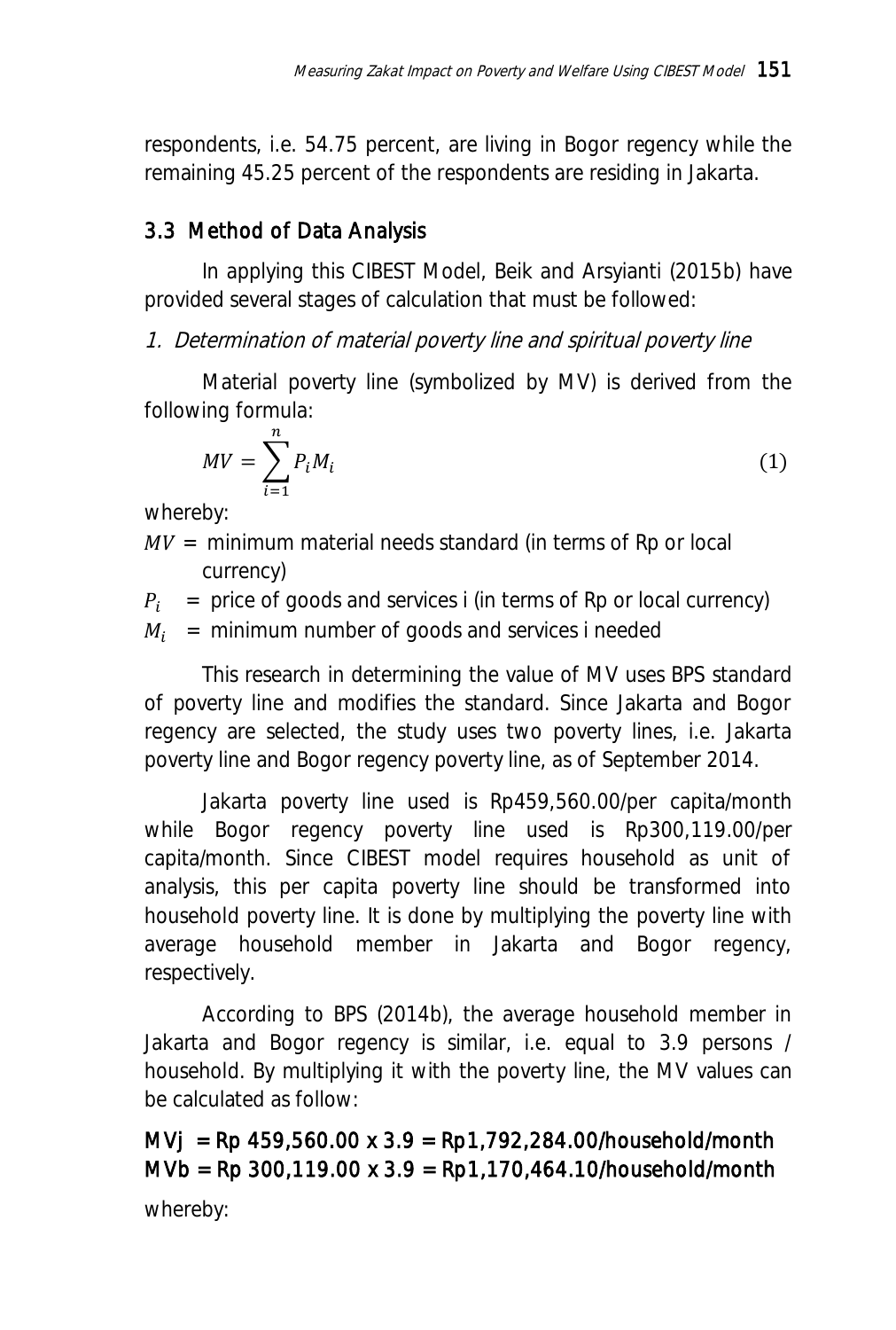$MVj = modified Jakarta powerty line$ 

MVb = modified Bogor regency poverty line

As for spiritual poverty line (symbolized by SV) it is equal to 3 (SV = 3). It has also been portrayed in the Table 1.

2. Calculation of spiritual score of the observed household prior to and after joining the productive-based zakat programs

General formula to compute spiritual score of the observed household is as below:

$$
SS = \sum_{k=1}^{n} \frac{SH_k}{N}
$$
 (2)

whereby:

 $SS$  = average score of actual spiritual condition of all observed households

 $SH_k =$  actual spiritual score of household k

 $N =$  total number of observed households

As for the value of  $SH$ , it is obtained by applying the following formula:

$$
SH = \sum_{i=1}^{n} \frac{H_1 + H_{21} + \dots + H_{1n}}{MH}
$$
 (3)

whereby:

 $SH$  = average score of actual spiritual condition of one household

 $H_i$  = actual spiritual score of household member *i* 

 $MH =$  total number of household members

As for  $H_i$ , its formula is as below:

$$
H_i = \frac{Vp_i + Vf_i + Vz_i + Vh_i + Vg_i}{5}
$$
\n<sup>(4)</sup>

whereby:

 $H_i$  = actual spiritual score of household member i

 $V p_i =$  prayer score of household member i

 $Vf_i =$  fasting score of household member i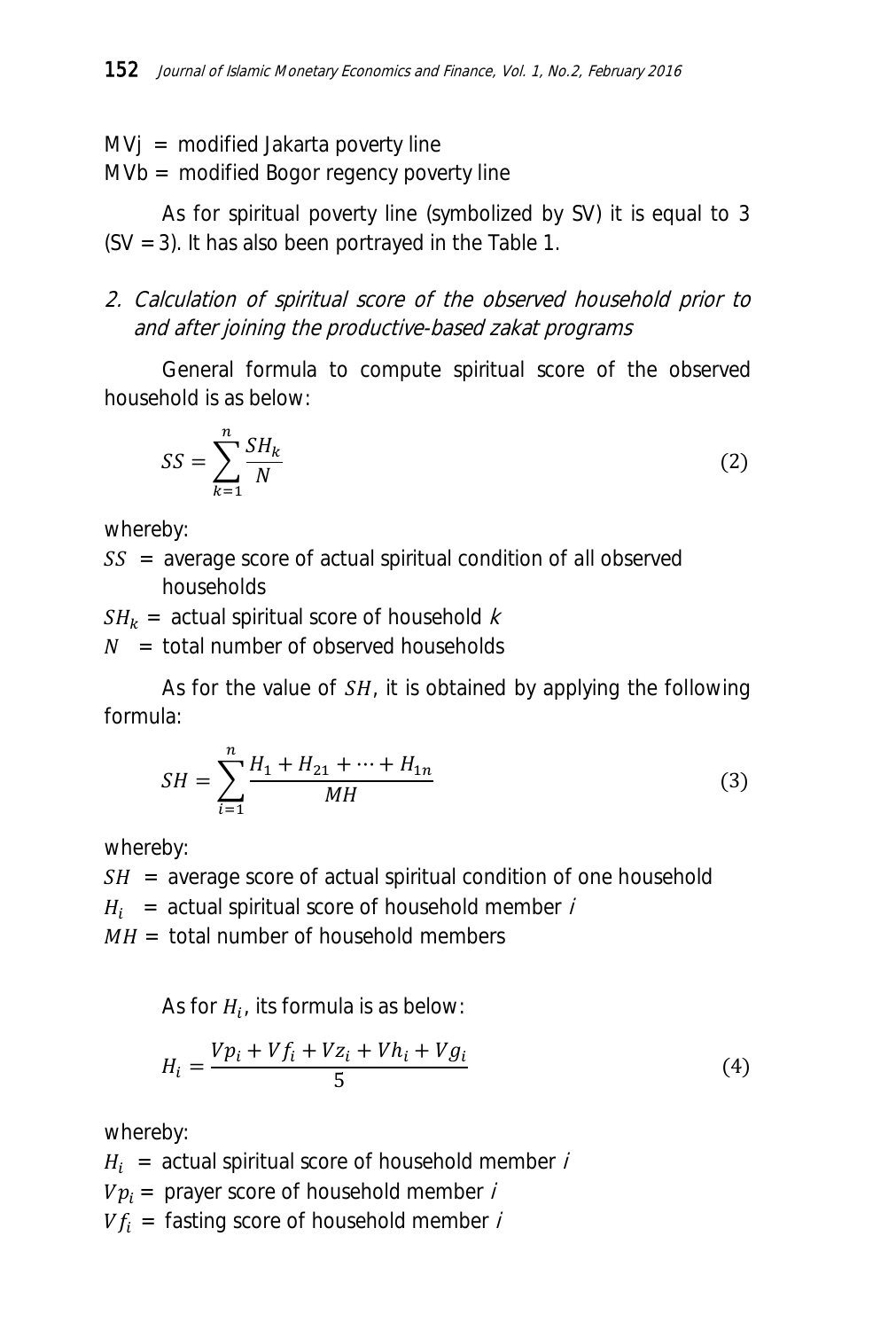- $Vz_i$  = score of zakat and infak of household member i
- $V h_i$  = score of household environment based on perception of household member i
- $V g_i$  = score of government policy environment based on perception of household member i
- 3. Calculation of actual income or expenditure of the observed households

This is important in order to determine whether their income or expenditure exceed the value of MV or not. Through this stage it will be known whether the household is materially rich or poor.

### 4. Grouped into CIBEST quadrant

After having the values of MV, SV, actual score of spiritual and real income or expenditure of the observed households, then each household is grouped into the CIBEST quadrant by using the combination of their spiritual and material scores (vide Table 2).

| <b>Results</b>  | $\leq M/V$ value                | >MV value                            |  |
|-----------------|---------------------------------|--------------------------------------|--|
| >SV value       | Materially Poor and Spiritually | Materially and Spiritually Rich      |  |
|                 | Rich Household                  | Household                            |  |
|                 | (Quadrant II)                   | (Quadrant I)                         |  |
| $\leq$ SV value | Materially and Spiritually Poor | Materially Rich and Spiritually Poor |  |
|                 | Household                       | Household                            |  |
|                 | (Quadrant IV)                   | (Quadrant III)                       |  |

Table 2. Combination of MV and SV Values

5. Calculation of each quadrant in order to obtain the values of welfare index, material poverty index, spiritual poverty index and absolute poverty index, respectively

The formula of those indices is as below:

$$
W = \frac{w}{N} \tag{5}
$$

whereby:

 $W =$  welfare index (0  $\leq$   $W \leq 1$ )

- $w =$  the number of spiritually and materially rich households
- $N =$  the total number of observed households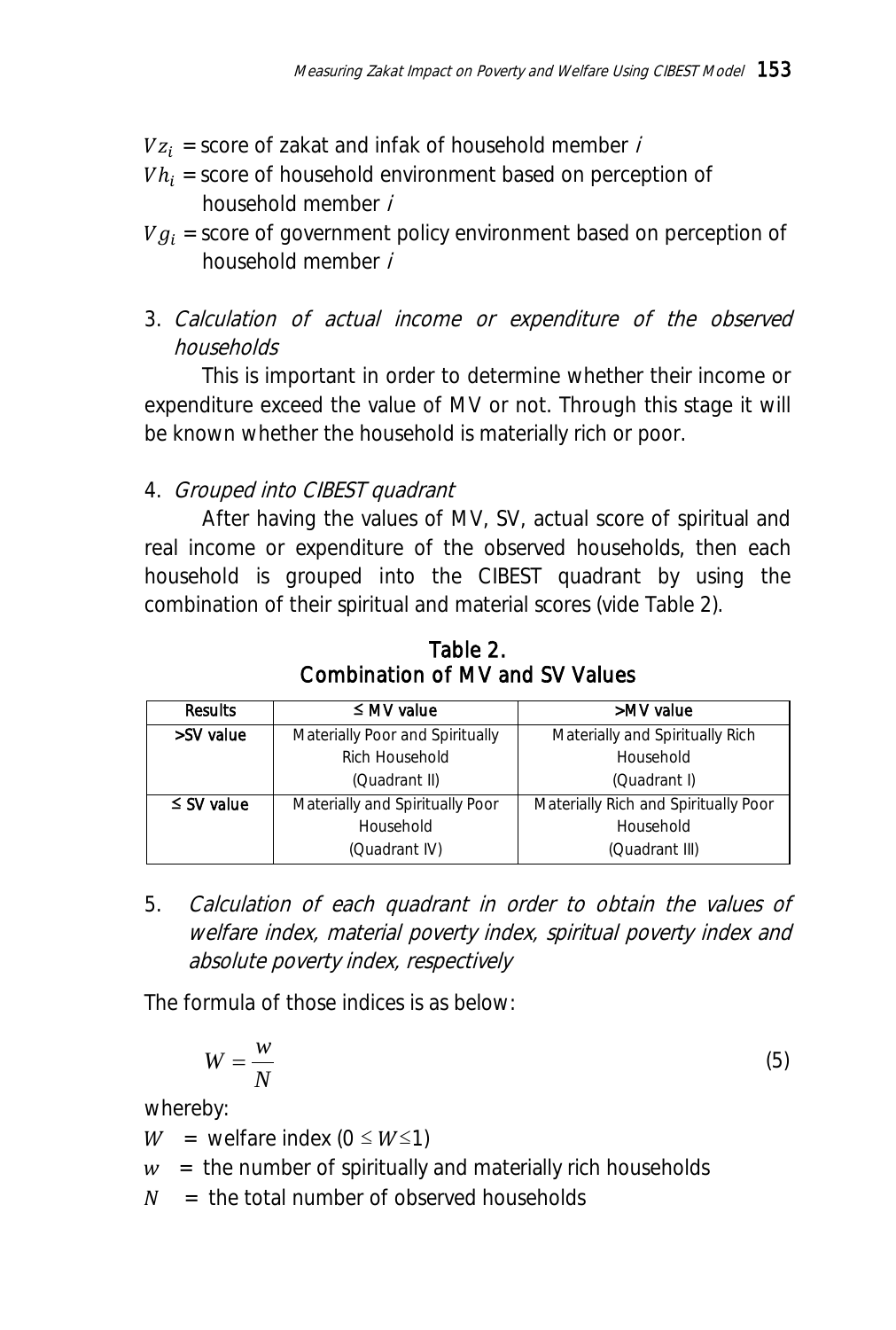$$
Pm = \frac{Mp}{N} \tag{6}
$$

whereby:

 $Pm =$  material poverty index (0  $\leq Pm \leq 1$ )

 $Mp =$  the number of materially poor and spiritually rich households

 $N =$  the total number of observed households

$$
Ps = \frac{Sp}{N} \tag{7}
$$

whereby:

 $Ps =$  spiritual poverty index  $0 \le Ps \le 1$ 

 $Sp =$  the number of spiritually poor and materially rich households

 $N =$  the total number of observed households

$$
Pa = \frac{Ap}{N} \tag{8}
$$

whereby:

 $Pa =$  absolute poverty index (0  $\leq Pa \leq$ 1)

 $Ap =$  the number of spiritually and materially poor households

 $N =$  the total number of observed households

### IV. RESULT AND ANALYSIS

To analyze the impact of productive-based zakat programs of BAZIS DKI Jakarta and Dompet Dhuafa, Table 3 below provides the spiritual score of the observed households.

From the Table 3, it is found that both BAZIS DKI Jakarta and Dompet Dhuafa have selected their mustahik whose spiritual condition is already good. This could be observed from the pre-zakat programs spiritual score which equals 3.82. It means that in general, they are already above spiritual poverty line. After the execution of the program, the spiritual score of the mustahik can be increased to 4.32. It increases by 13.09 percent.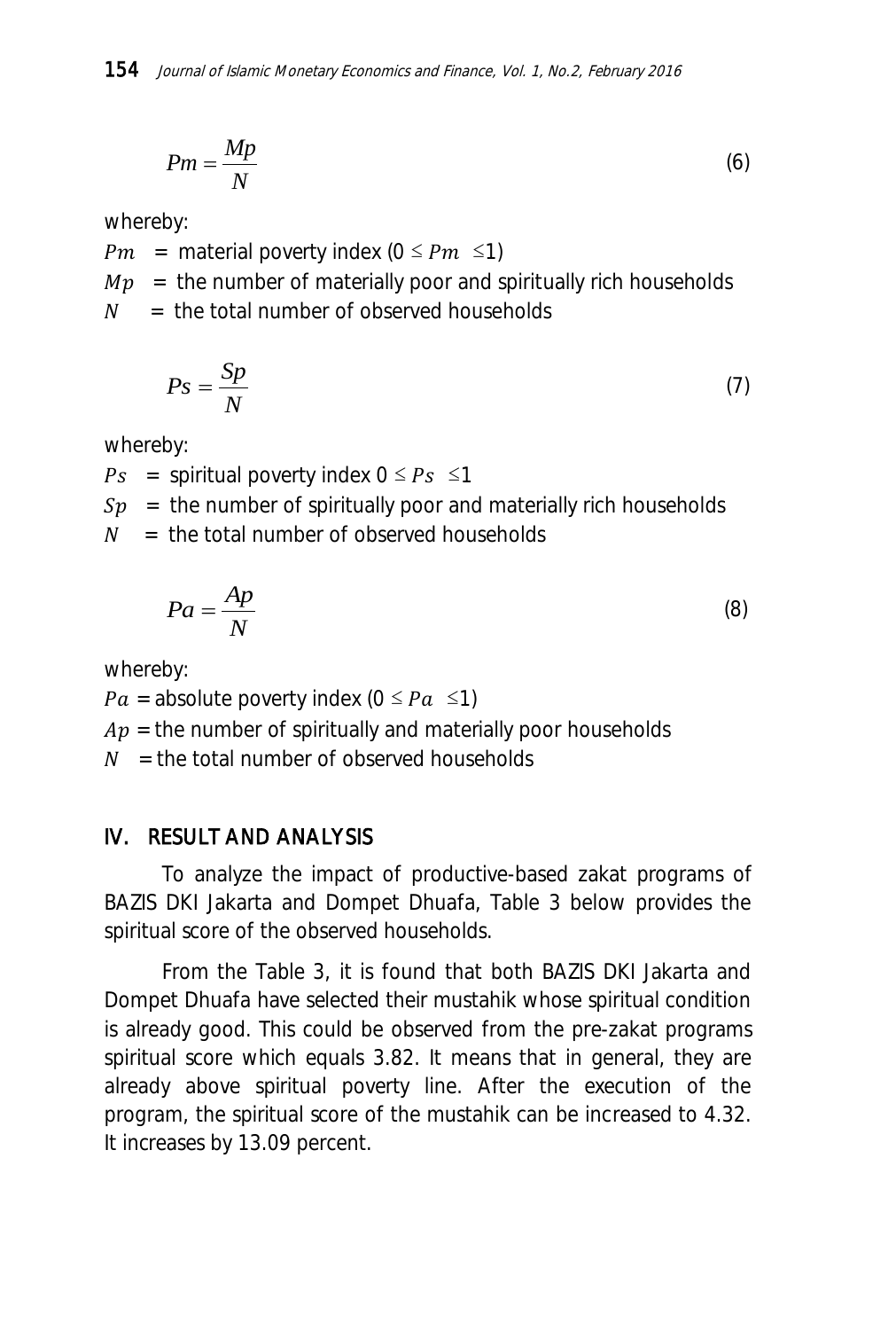| Variable                                                          | Average Spiritual Score    |                                          |  |  |
|-------------------------------------------------------------------|----------------------------|------------------------------------------|--|--|
|                                                                   | Pre-Zakat Program<br>(SS-) | Post-Zakat Program<br>(SS <sub>2</sub> ) |  |  |
| Shalat (Prayer)                                                   | 3.55                       | 3.93                                     |  |  |
| Fasting                                                           | 4.00                       | 4.37                                     |  |  |
| Zakat and Infaq                                                   | 3.92                       | 4.67                                     |  |  |
| <b>Household Environment</b>                                      | 3.66                       | 4.20                                     |  |  |
| Government Policy                                                 | 3.95                       | 4.40                                     |  |  |
| Average Spiritual Score of<br><b>Total Observed</b><br>Households | 3.82                       | 4.32                                     |  |  |

Table 3. Average Spiritual Score of the Mustahik Households

Source: Primary Data (processed)

Furthermore, since the income or expenditure of the observed households is known, each household is grouped to CIBEST quadrant by combining with their spiritual score. The following Figure 2 portrays the results.



#### Figure 2. Grouping of Mustahik Based on CIBEST Quadrant (Pre and Post Zakat Program)

Source: Primary Data (processed)

From the Figure 2 it is found that majority of the households is in the second quadrant (136 households) prior to productive-based zakat programs. However, 62 households are already in the first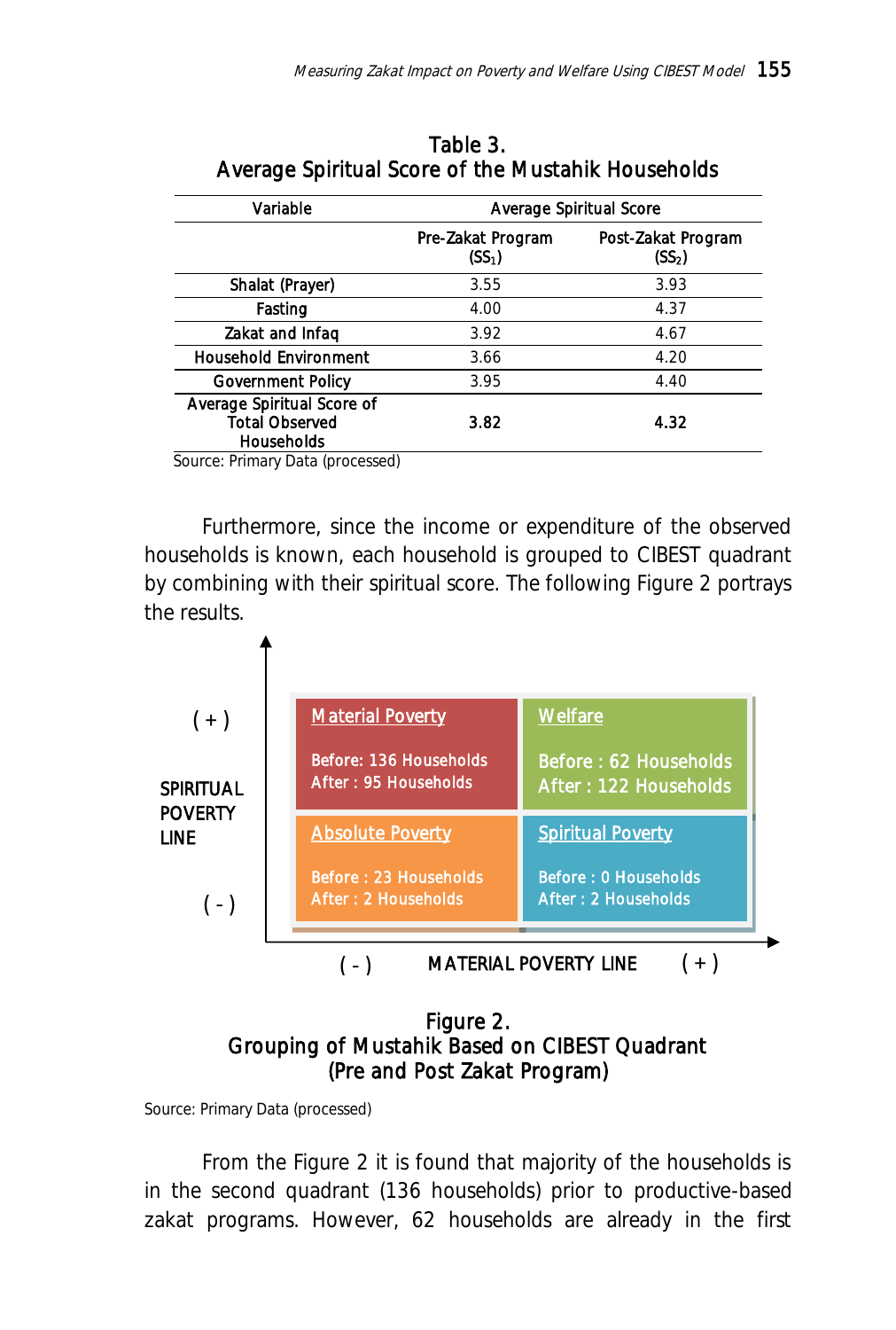quadrant meaning that they are already better-off. There are only 23 households who are in the fourth quadrant and none in the third quadrant.

After the program is conducted, the number of households living in the first quadrant increases to 122 households. This is as the results of migration of household from second quadrant and fourth quadrant. The number of households in those quadrants is now equal to 95 households and 2 households, respectively. However, it is interesting to note that there are 2 households moving from the fourth quadrant to the third quadrant. It means that after receiving zakat fund and other technical assistance, their spiritual condition decreases. It should encourage BAZIS DKI Jakarta and Dompet Dhuafa to pay more attention to the possibility of decreasing spiritual condition.

Finally, the values of all indices can be calculated. The results can be found in the Table 4 below.

| CIBEST Index            | Pre Zakat<br>Program | Post Zakat<br>Program | Percentage<br>Change |  |
|-------------------------|----------------------|-----------------------|----------------------|--|
| Material Poverty Index  | 0.615                | 0.430                 | $-30.15$             |  |
| Spiritual Poverty Index | 0                    | 0.009                 | $+100$               |  |
| Absolute Poverty Index  | 0.104                | 0.009                 | $-91.3$              |  |
| Welfare Index           | 0.281                | 0.552                 | 96.8                 |  |

Table 4. CIBEST Index: Pre and Post Zakat Program

Source: Primary Data (processed)

Based on the Table 4, it can be concluded that in general productive-based zakat programs conducted by BAZIS DKI Jakarta and Dompet Dhuafa can increase welfare level of the mustahik by 96.8 percent. Similarly, material poverty index and absolute poverty index can also be reduced by 30.15 percent and 91.30 percent, respectively. Exception is on the spiritual poverty index which shows an increase of 100 percent. As has been highlighted before, it is due to an increase in the number of households living in this quadrant from none to two households. It can be said that it is outlier result.

Most of the mustahik are of the view that they are really helped with the presence of productive-based zakat programs which were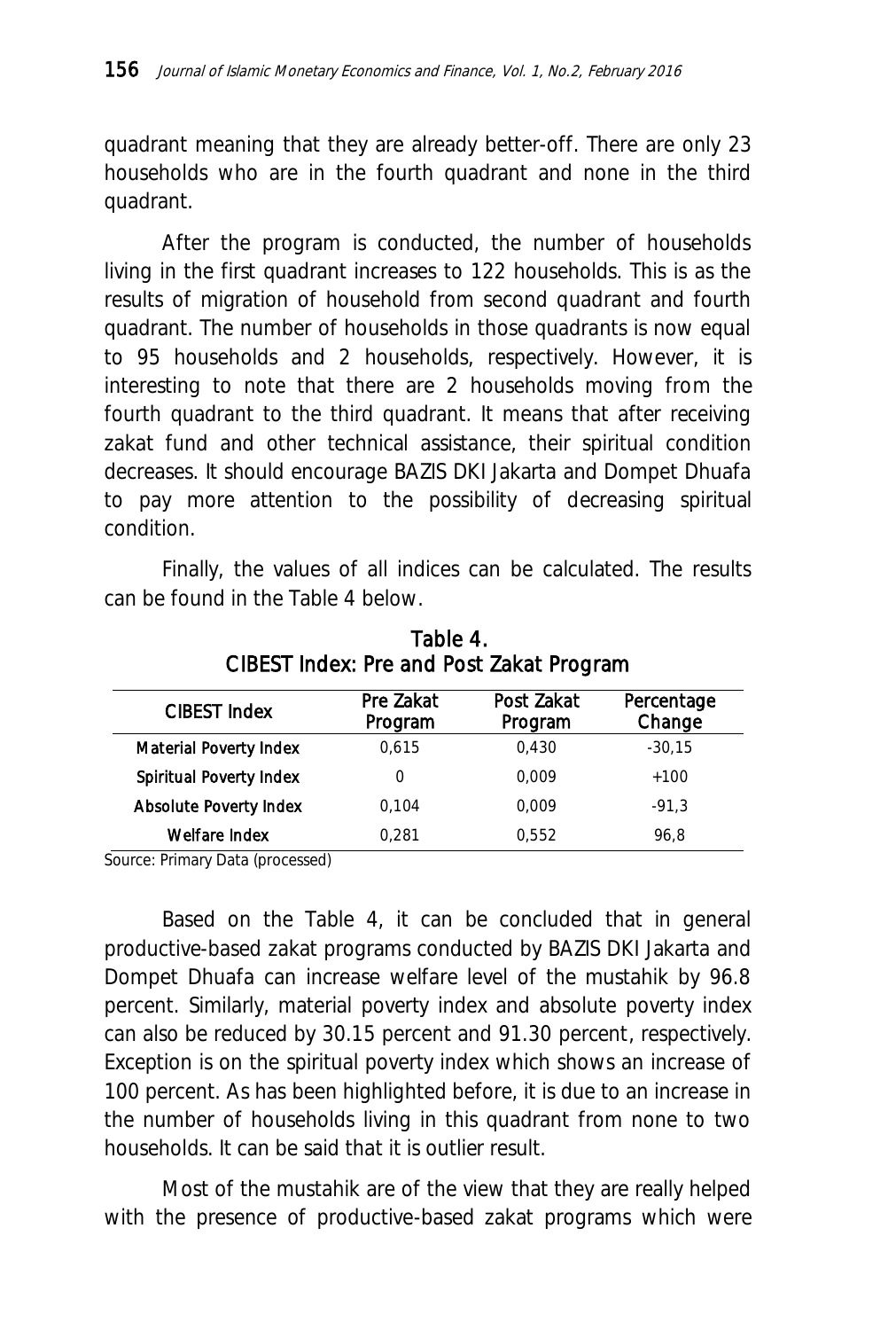introduced by BAZIS DKI Jakarta and Dompet Dhuafa. The programs have assisted the mustahik in getting sustainable sources of income in the form of micro and small business that they can manage. Services provided by these two zakat institutions are satisfying the mustahik.

Significant increase in the welfare index indicates that zakat can be used as instrument to alleviate poverty and increase welfare condition of the poor. Government should utilize zakat and integrate it with the policy on poverty. The results also provide evidence that when zakat is managed by trustable and professional institution, its impact towards condition of the poor in particular and national economy in general will be very high and significant.

## V. CONCLUSION AND RECOMMENDATION

## 5.1 Conclusion

Based on the findings of this study, it can be concluded that the presence of productive-based zakat programs of BAZIS DKI Jakarta and Dompet Dhuafa has given significant impact to the condition of the mustahik. The spiritual score of the mustahik is found to be increased by 13.09 percent.

The results also show that welfare index can be increased by 96.8 percent and material poverty index as well as absolute poverty index can be lowered by 30.15 percent and 91.30 percent, respectively. Exception is only on spiritual poverty index, which indicates an increase of 100 percent.

## 5.2 Recommendation

Given these results, there are three recommendations that can be the follow-up from this research. Those are:

- 1. BAZIS DKI Jakarta and Dompet Dhuafa should increase their monitoring program in order to anticipate the households suffering degradation in their spiritual condition. Evaluation of education and spiritual assistance to the zakat recipients should be enhanced.
- 2. The government should integrate zakat in more serious effort to the national economic policy as the two observed zakat institutions has shown remarkable performance in reducing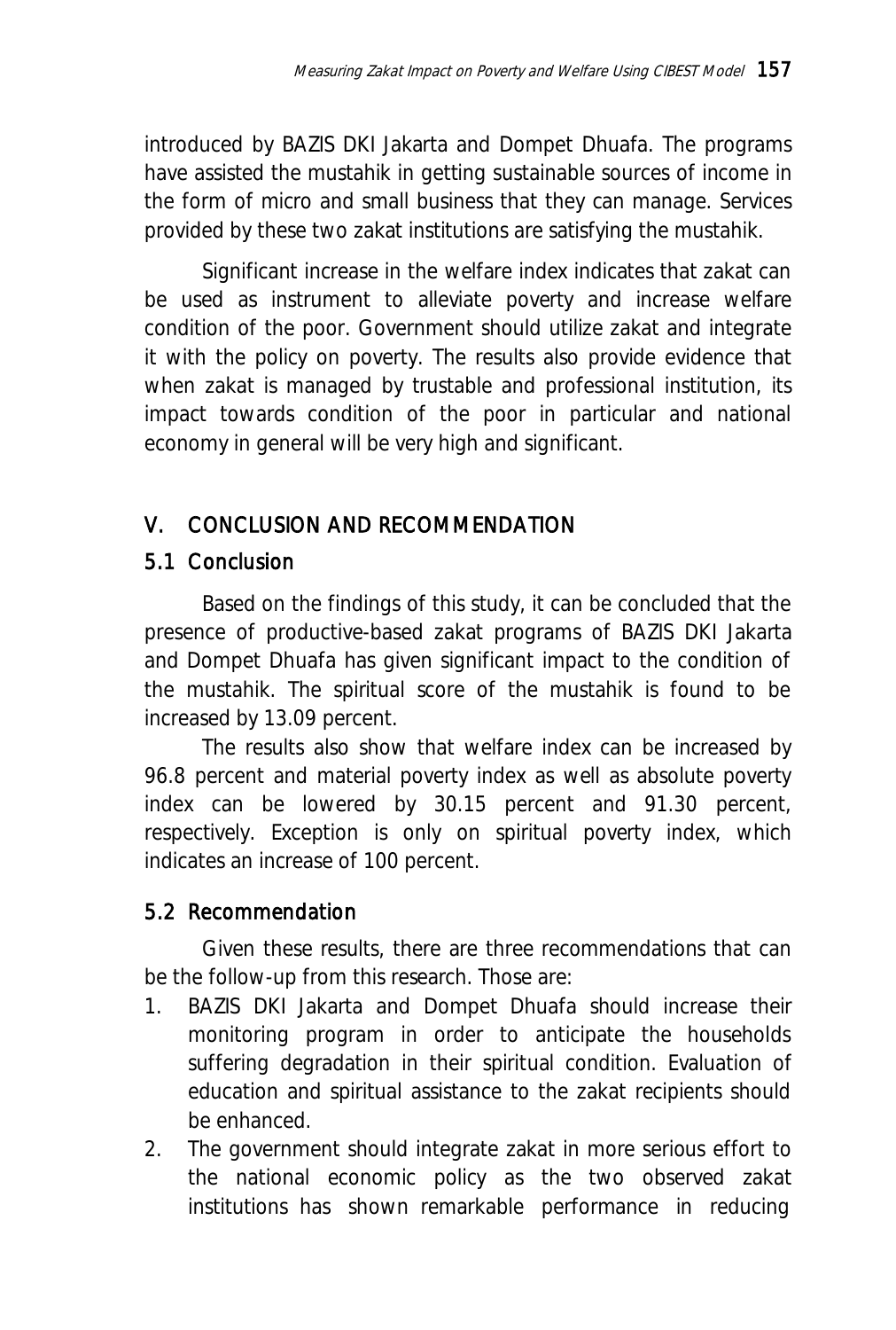poverty level of the mustahik.

3. This study focuses only on productive-based zakat programs. Further research on consumptive-based zakat programs and on other zakat institutions in wider areas of study are highly recommended as an effort to prove the significant role played by zakat instrument.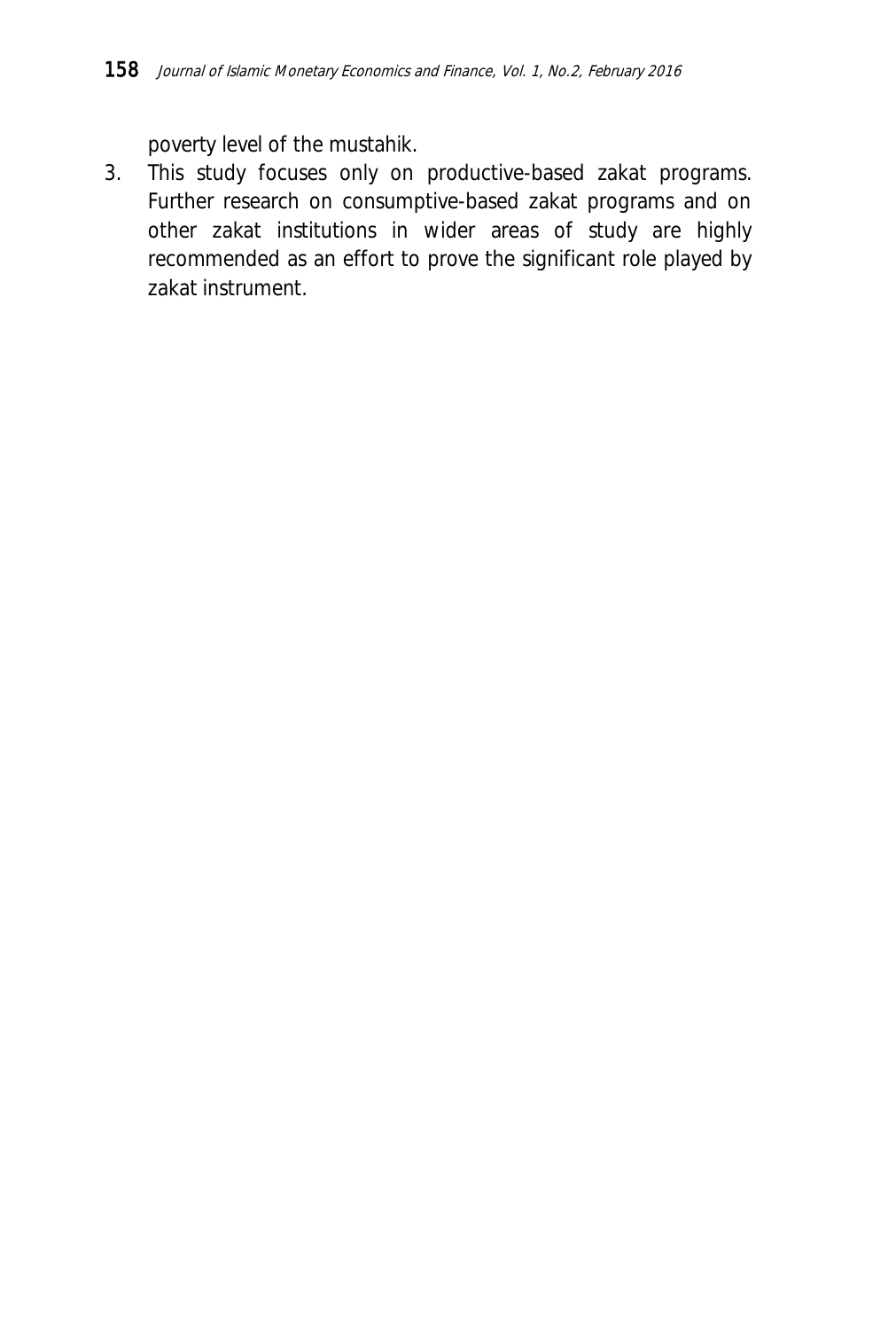# **REFERENCES**

- Alimoeso, S. (2014). Pemanfaatan data keluarga dalam pembangunan keluarga. Paper presented at National Seminar of BAZNAS, Balikpapan.
- Anriani. (2010). Analisis dampak zakat terhadap tingkat kemiskinan mustahik (Studi kasus: Pendayagunaan zakat oleh BAZ Kota Bogor di tiga kecamatan Kota Bogor) (Undergraduate Thesis). Bogor Agricultural University, Indonesia.
- Badan Amil Zakat Nasional (The National Board of Zakat of Indonesia). (2013). Laporan zakat edisi milad BAZNAS ke-12. Jakarta: Author.
- Beik, I. S. (2009). Analisis peran zakat dalam mengurangi kemiskinan: studi kasus Dompet Dhuafa Republika. Zakat & Empowering - Jurnal Pemikiran dan Gagasan, <sup>2</sup>. Retrieved from http://imz.or. id/new/uploads/2011/10/Analisis-Peran-Zakat-dalam-Mengu rangi-Kemiskinan.pdf
- Beik, I. S. (2013). *Economic role of zakat in reducing poverty and* income inequality: A case study in the Province of DKI Jakarta, Indonesia. LAP Lambert Academic Publishing.
- Beik, I. S., & Arsyianti, L. D. (2015a). Construction of CIBEST model as measurement of poverty and welfare indices from Islamic perspective. Al-Igtishad: Journal of Islamic Economics, 7(1): 87-104. Retrieved from <http://doi.org/10.15408/ijies.v7i1.1361>
- Beik, I. S., & Arsyianti, L. D. (2015b). Ekonomi pembangunan syariah. Bogor: IPB Press.
- Beik, I.S., & Tsani, T. (2015). Role of zakat distribution in reducing poverty and income inequality in Indonesia. In M. M. Mohd Yusop & N. Abdullah (Eds.), Zakat and Poverty Alleviation (pp.198-217). Kuala Lumpur: IIUM Press.
- Badan Pusat Statistik. (2013). Statistik Indonesia. Jakarta: Author.
- Badan Pusat Statistik. (2014a). Berita resmi statistik (Official statistic news). Jakarta: Author.